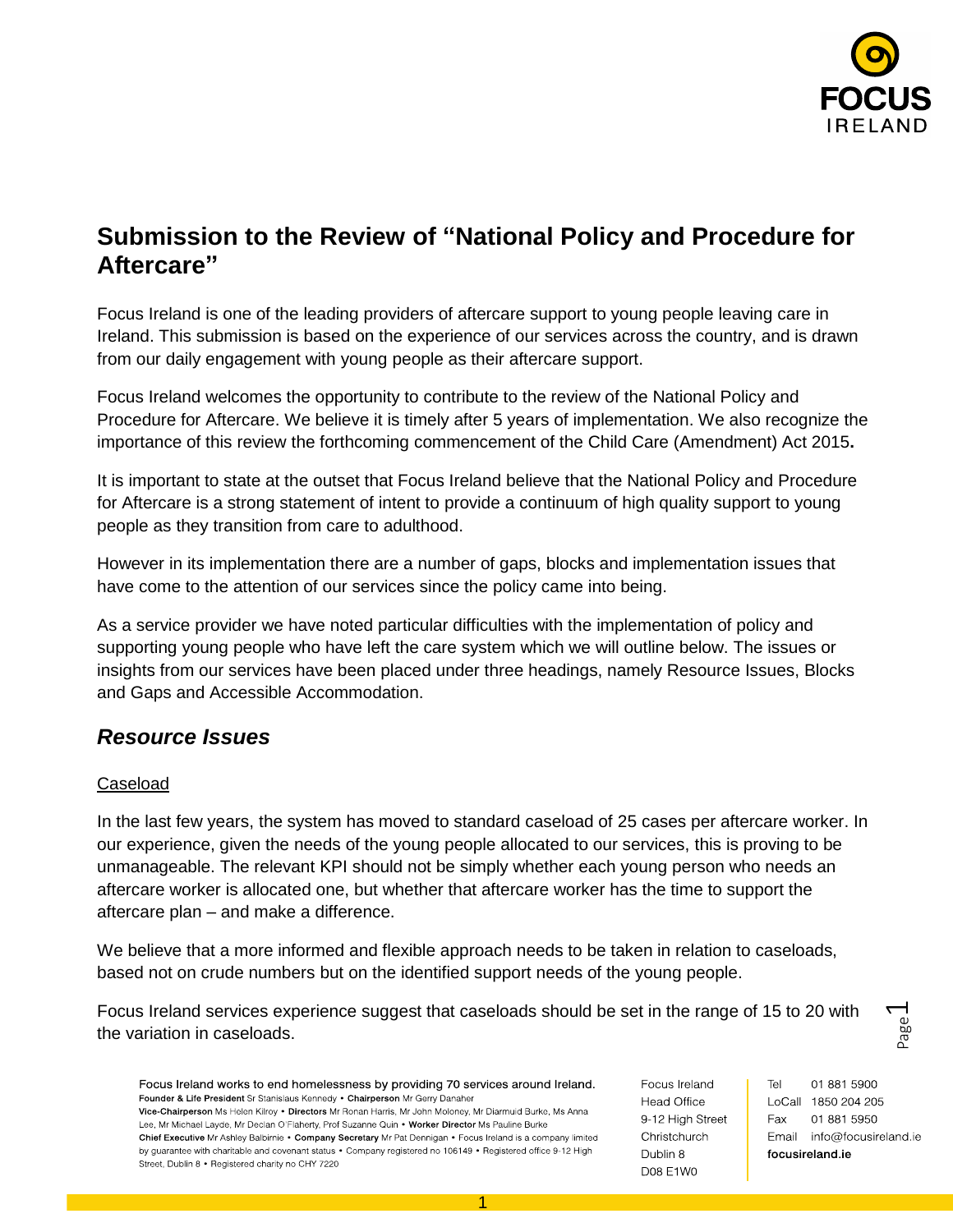

## Standardised Aftercare Allowance

Allowances to care leavers should be linked to the cost of living and reviewed each year to reflect rising costs. In particular the current high and increasing cost of renting needs to be reflected in the financial support that is offered to young people leaving the care system. The issue here is not only that the housing specific payments (Rent Supplement and HAP) are inadequate to meet market rents, there are specific disadvantages which care leavers face when trying to get landlords to accept them which influence the rental they need to pay to get accommodation.

## *Blocks and Gaps*

## Preparation for Leaving Care Plans & Aftercare Plans

Preparation for leaving care must be given far greater emphasis in the policy and there must clearer direction on who is to carry out this work, what areas must be covered and what supports will be in place to facilitate it.

The lack of sufficient numbers of social workers engaging in aftercare preparation is seen in all of our services. In many cases preparation for leaving care, such as the development of life skills, is not being incorporated into care plans or placement plans, and this is particular evident in the residential care sector.

There must be a far greater emphasis on disseminating the policy and informing all relevant parties, especially social workers. For example, many social workers are unclear about what can or cannot be included in a financial plan.

Young people are coming to Focus Ireland services without an aftercare plan or with an aftercare plan which has been prepared at the last moment and doesn't reflect the needs of the young person. In some cases this is due to a complete breakdown where the young person has had little or no interaction with a social worker or where the social worker has a limited relationship with the young person and so the needs of the young person are not properly reflected in the aftercare plan. This can mean that the young person has no sense of ownership of their plan leading to skepticism on the part of the young person with regard to the process that can be difficult to overcome.

The vision in both the policy and the Childcare Act is that assessments and care plans are client centered working documents. To make this a reality there needs to be strong direction and the required resources in place to ensure that the engagement and crucial relationship building is in place from the young person's  $16<sup>th</sup>$  year. This direction must come from social workers.

Focus Ireland works to end homelessness by providing 70 services around Ireland. Founder & Life President Sr Stanislaus Kennedy . Chairperson Mr Gerry Danaher Vice-Chairperson Ms Helen Kilroy . Directors Mr Ronan Harris, Mr John Moloney, Mr Diarmuid Burke, Ms Anna Lee, Mr Michael Layde, Mr Declan O'Flaherty, Prof Suzanne Quin . Worker Director Ms Pauline Burke Chief Executive Mr Ashley Balbirnie . Company Secretary Mr Pat Dennigan . Focus Ireland is a company limited by guarantee with charitable and covenant status . Company registered no 106149 . Registered office 9-12 High Street, Dublin 8 . Registered charity no CHY 7220

Focus Ireland **Head Office** 9-12 High Street Christchurch Dublin 8 **D08 E1W0** 

Tel 01 881 5900 LoCall 1850 204 205 Fax 01 881 5950 Email info@focusireland.ie focusireland ie

Page  $\mathbin{\curvearrowright}$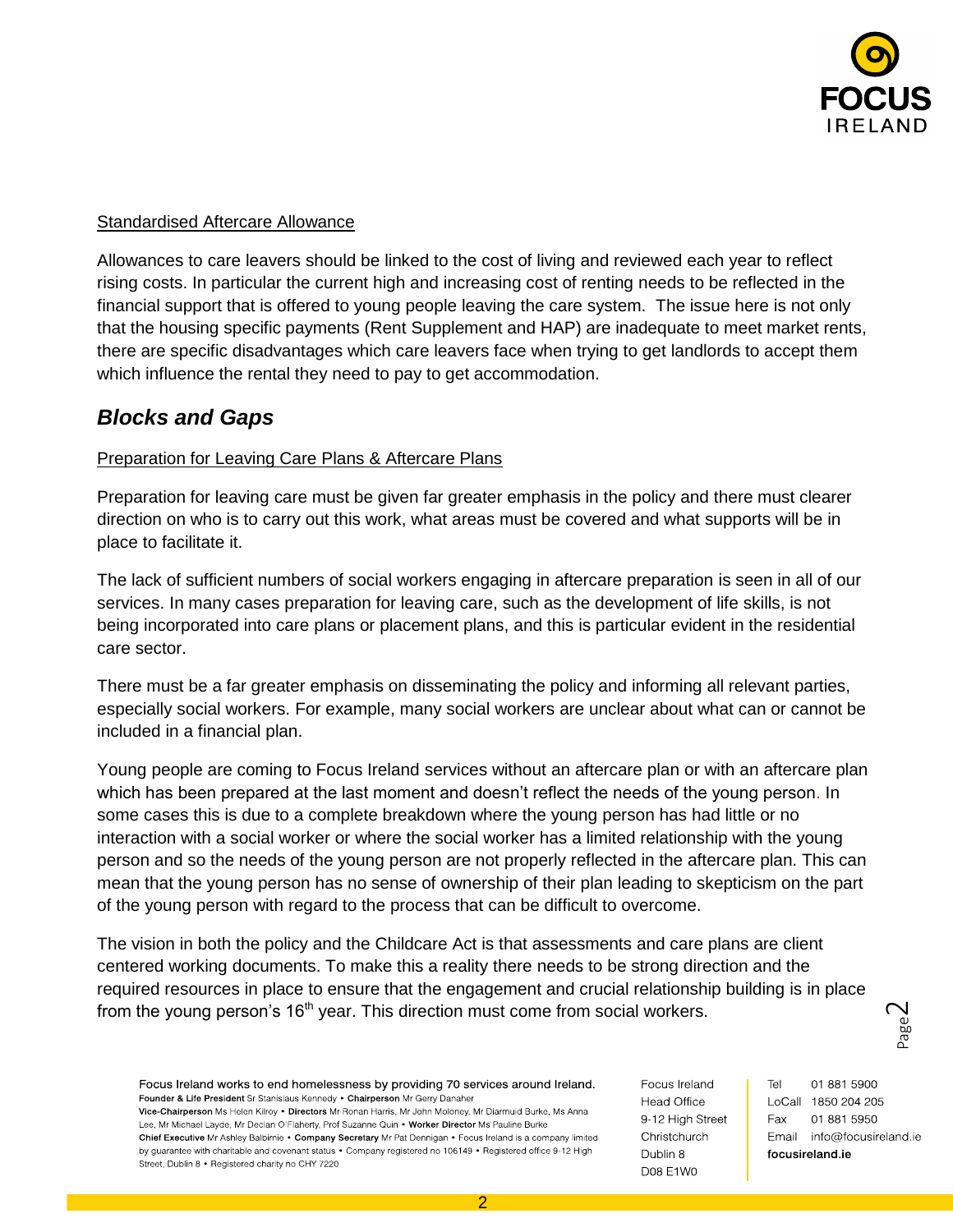

## Roles

Following on from the previous heading Focus Ireland believes that within the National policy there is a need for greater clarity in section 2.3 which addresses roles and responsibility. While respecting the fact that there is overlap there is a need within the policy for a stronger and more directive statement as to the responsibilities of each worker.

### Education

Focus Ireland recognises that value of continued education for young people leaving care. However our experience has been that a misapplied concentration on education can result in the absence of support for those who do not continue with education, so that the most vulnerable get the least support.

One consequences of this can be that a young person is encouraged to attend a course that they feel was pushed on them.

Another consequence of this is that the payment of financial supports is applied as an incentive to continue in education and withdrawn for those young people who do not continue in education. In reality, those young people who do not continue with education are often in greater need of support to access to personal development, training or labour market opportunities. Focus Ireland believes that young people who are not engaged in education should continue to be provided with aftercare supports appropriate to their particular needs in relation to, for instance, work experience or employment. This includes financial support especially.

There is a need for clear guidelines to be developed to ensure that this equal treatment is put in place for all young people leaving the care system who have support needs.

## Disability Supports

Focus Ireland regularly see young people who have a disability (usually learning disability) that can mean that the young person has long term support needs but not at a level to qualify for disability services. There needs to be a stronger commitment within the policy to ensuring that young people with disabilities are linked with the appropriate services before they leave care and that these services will remain in place once they leave the care system.

#### **Flexibility in Eligibility Criteria**

Policy needs to change to reflect new legislation as eligibility within the policy is different to that within the legislation.

Focus Ireland services have seen a number of cases where it would be prudent and cost effective to continue an aftercare service beyond 21 (not in education) and 23 (in education). There needs to be

Focus Ireland works to end homelessness by providing 70 services around Ireland. Founder & Life President Sr Stanislaus Kennedy . Chairperson Mr Gerry Danaher Vice-Chairperson Ms Helen Kilroy . Directors Mr Ronan Harris, Mr John Moloney, Mr Diarmuid Burke, Ms Anna Lee, Mr Michael Layde, Mr Declan O'Flaherty, Prof Suzanne Quin . Worker Director Ms Pauline Burke Chief Executive Mr Ashley Balbirnie . Company Secretary Mr Pat Dennigan . Focus Ireland is a company limited by guarantee with charitable and covenant status . Company registered no 106149 . Registered office 9-12 High Street, Dublin 8 . Registered charity no CHY 7220

Focus Ireland **Head Office** 9-12 High Street Christchurch Dublin 8 **D08 E1W0** 

Tel 01 881 5900 LoCall 1850 204 205 Fax 01 881 5950 Email info@focusireland.ie focusireland ie

Page ന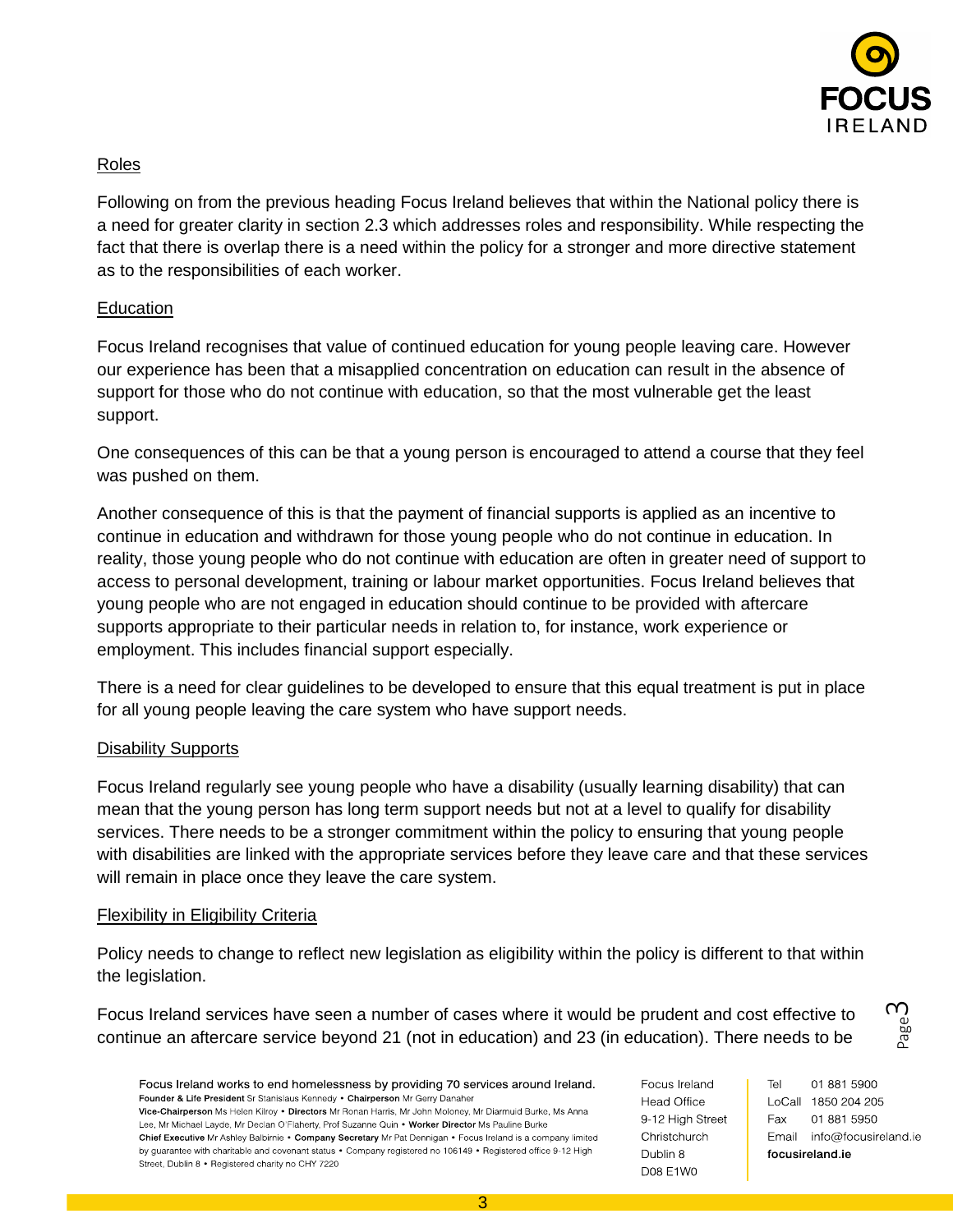

greater flexibility in these cases where it is clearly in the best interests of the young person to continue to provide support beyond the upper age limit.

Additionally we have seen cases where a young person comes into the care system after turning 17 and therefore does not have the required time in services to automatically qualify for aftercare support. While relatively small in number these young people can be some of the most vulnerable yet they can be the ones who transition directly from care to homelessness.

Some areas recognize that they have some flexibility in this regard, while other areas take the view that the guidelines are rigid and exclusive. The professional discretion of the Tusla staff involved in these marginal decisions should made clear.

#### Standardised Aftercare Allowance

Focus Ireland believes that there is a need for stronger guidance on the use of the €300 euro to plan for move on.

While we acknowledge that the issue of the allowance being divided between the carer and young person is noted in the current guidance there is a variance of experiences seen by our services. This particularly applies in the case of foster placements. As an example, in one case money has been saved for a deposit and a month's rent for future accommodation, while in another case the young person is leaving with no financial reserves at all.

#### Independent Appeal Process

Young people don't have recourse to an independent appeals process in cases where they feel they have not received all the support they need. As is the case in all public services, this should be incorporated into the policy to facilitate confidence, best practice and consistency for provision of service across the country for young people.

#### Local Steering Committees

There is a need for multi-disciplinary teams/local steering committees to be put in place across the country.

## *Accommodation*

In recent years, Focus Ireland experience is that the lack of suitable accommodation is the most significant issue that currently impacts on the successful support of young people leaving care. An assessment of the accommodation needs of care leavers accessing our services in March 2016 found that, of 181 young people, 13 were accessing homeless accommodation and a further 38 were in unsuitable or unstable accommodation.

Focus Ireland works to end homelessness by providing 70 services around Ireland. Founder & Life President Sr Stanislaus Kennedy . Chairperson Mr Gerry Danaher Vice-Chairperson Ms Helen Kilroy . Directors Mr Ronan Harris, Mr John Moloney, Mr Diarmuid Burke, Ms Anna Lee, Mr Michael Layde, Mr Declan O'Flaherty, Prof Suzanne Quin . Worker Director Ms Pauline Burke Chief Executive Mr Ashley Balbirnie . Company Secretary Mr Pat Dennigan . Focus Ireland is a company limited by guarantee with charitable and covenant status . Company registered no 106149 . Registered office 9-12 High Street, Dublin 8 . Registered charity no CHY 7220

Focus Ireland **Head Office** 9-12 High Street Christchurch Dublin 8 **D08 E1W0** 

Tel 01 881 5900 LoCall 1850 204 205 Fax 01 881 5950 Email info@focusireland.ie focusireland ie

Page 4

4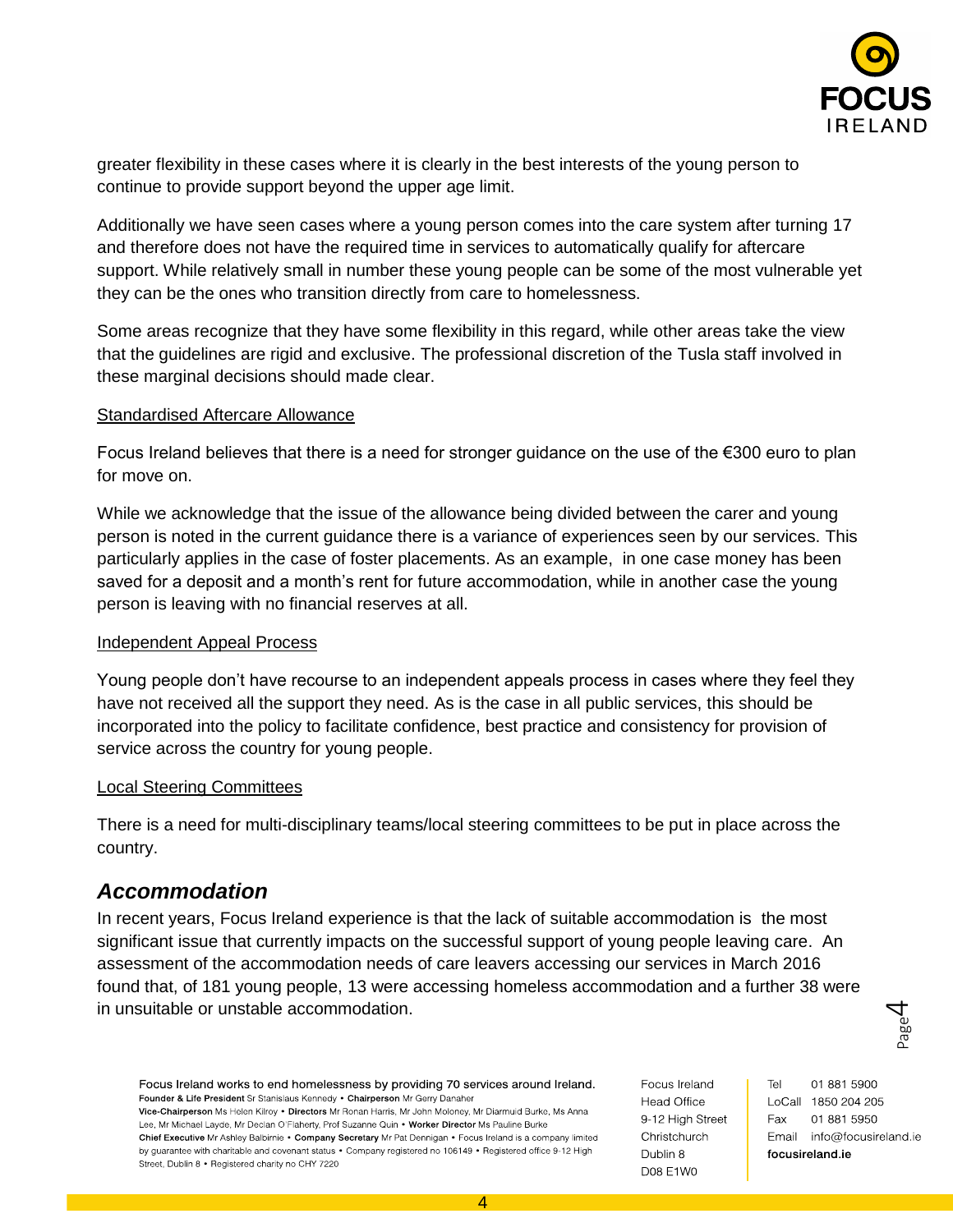

Of the group only 41 (23%) had secured accommodation, this was predominantly in the private rental market.

Focus Ireland recognizes, in the current housing crisis, meeting the accommodation needs of young people leaving care requires a cross departmental effort. In particular the joint protocol on young people leaving care is an important opportunity to offer appropriate support to young people in and leaving the care system. To build on the framework that the protocol sets out Focus Ireland believes that the protocol should be revised and should put in place:

### Systems to identify those 'at risk of homelessness'

In order to ensure that those 'at risk' are identified and targeted by the protocol we believe that the Housing Authority along with TUSLA and appropriate stakeholders should develop and regularly review a robust definition and indicators for young people leaving care who are 'at risk of homelessness'.

### Housing Assistance Payment (HAP)

The most significant benefit of the protocol is that it affords the young person the opportunity to have their HAP in place from the date that they turn 18. However given the lack of move-on accommodation and the incompatibility of the HAP levels when compared to market rents it would be beneficial if the flexibility that is available to those experiencing homelessness (Homeless HAP) was extended to young people at leaving care and identified as 'at risk'.

#### Access to supported accommodation

For some young people short episodes of homelessness may be unavoidable in the current circumsatnces, especially for those who are living in volatile or unstable family situations after they leave care. A significant proportion of young people in Focus Ireland's aftercare services fall into this category.

In these cases, it would be a far less damaging experience if they could be accommodated in STA (Supported Temporary Accommodation) rather than emergency adult hostels. STAs provide the necessary supports to manage their situation and to move on more rapidly to housing. This would have to be agreed in a cross agency protocol with local authorities.

#### Homeless Action Plans

The protocol directs that actions that prevent young people experiencing homelessness should be included in the statutory Homeless Action Plans which each region must prepare on a multi-annual basis. This is a very valuable guidance to regional housing authorities, and should be retained and implemented.

Focus Ireland works to end homelessness by providing 70 services around Ireland. Founder & Life President Sr Stanislaus Kennedy . Chairperson Mr Gerry Danaher Vice-Chairperson Ms Helen Kilroy . Directors Mr Ronan Harris, Mr John Moloney, Mr Diarmuid Burke, Ms Anna Lee, Mr Michael Layde, Mr Declan O'Flaherty, Prof Suzanne Quin . Worker Director Ms Pauline Burke Chief Executive Mr Ashley Balbirnie . Company Secretary Mr Pat Dennigan . Focus Ireland is a company limited by guarantee with charitable and covenant status . Company registered no 106149 . Registered office 9-12 High Street, Dublin 8 . Registered charity no CHY 7220

Focus Ireland **Head Office** 9-12 High Street Christchurch Dublin 8 **D08 E1W0** 

Tel 01 881 5900 LoCall 1850 204 205 Fax 01 881 5950 Email info@focusireland.ie focusireland ie

Page ഥ